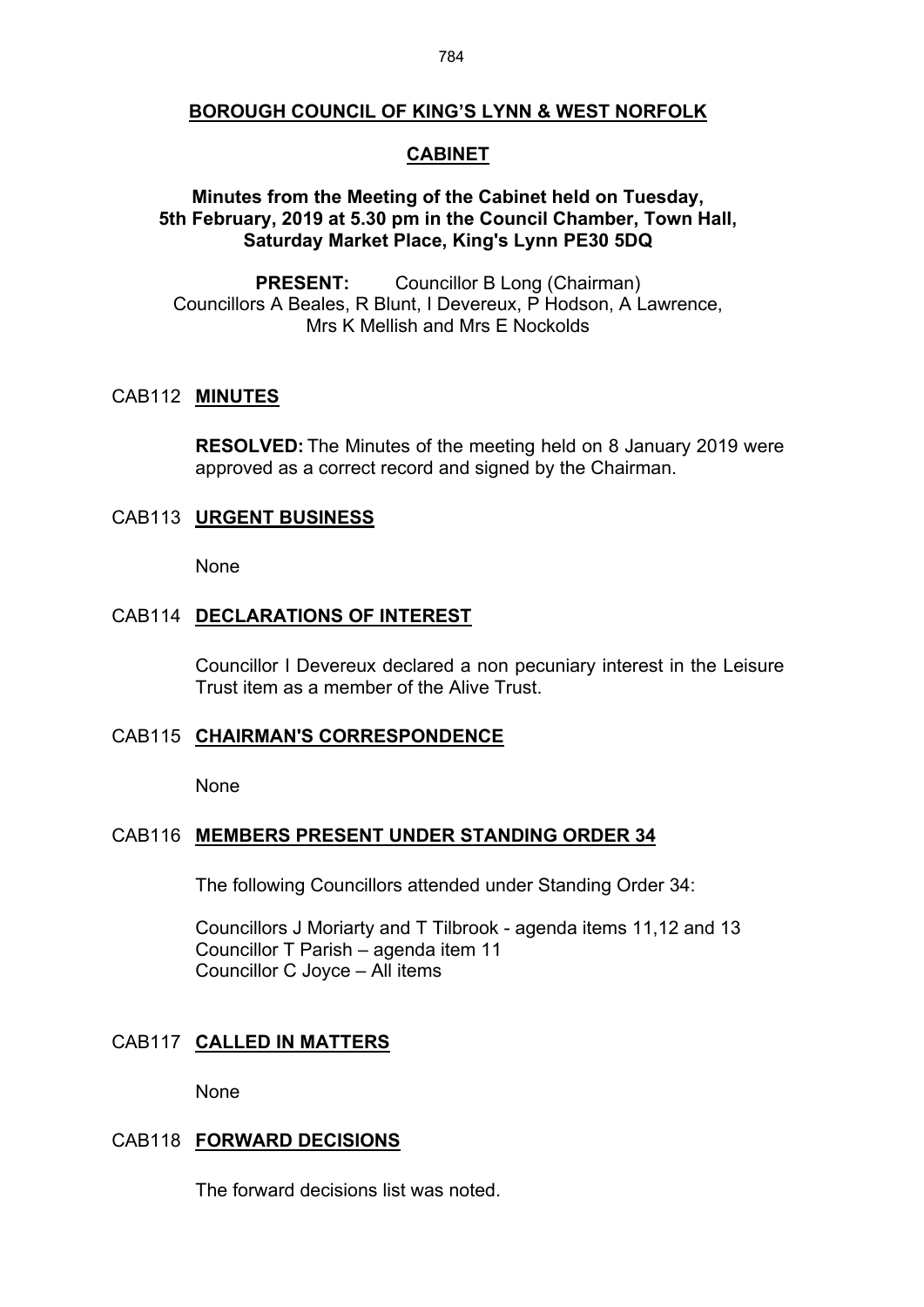The Chairman confirmed to Councillor Joyce that his Notice of Motion was not featuring on this agenda or the Forward decision list at this stage as the agenda had been printed prior to the Council agreeing to refer it to Cabinet.

### CAB119 **MATTERS REFERRED TO CABINET FROM OTHER BODIES**

The Regeneration and Development Panel had supported the Custom Build Task Group report and Action Plan.

The Local Plan Task Group made a recommendation to the Local Plan Review Draft consultation document to change the wording to 4.1.16 the specific wording of which had been sent to all members of the Task Group for confirmation. All those present had agreed the wording with the exception of Councillor Parish.

## CAB120 **CUSTOM AND SELF BUILD ACTION PLAN**

Cabinet considered the report which provided information on the Councils first comprehensive Action Plan on Custom and Self-build housing**.** The Plan set out the Council's proposed actions to directly meet its own responsibilities to help deliver quality self and custom build homes in the Borough to meet local demand. As well as meeting obligations, there were wider benefits to enabling this route of delivery as it provided opportunities to increase housing delivery, fostered creative design providing homes that meet people's needs and provided opportunities for smaller house builders.

The Action Plan had been produced by the Councils Custom Build and Self Build Policy Development Task Group. The final draft had been approved by the Group. The purpose of the report was to inform Cabinet of the Councils responsibilities in relation to Custom and Self Build Housing and seek approval from Cabinet to implement the actions in the plan. The Regeneration and Development Panel had also seen the final version of the Plan and agreed it.

**RESOLVED**: That the Custom and Self Build Action Plan be approved.

### **Reason for Decision**

The recommendation will ensure that the Council fulfils its statutory obligations surrounding Custom and Self Build and provides a clear steer on the Councils position surrounding the delivery of Custom and Self Build housing in the Borough.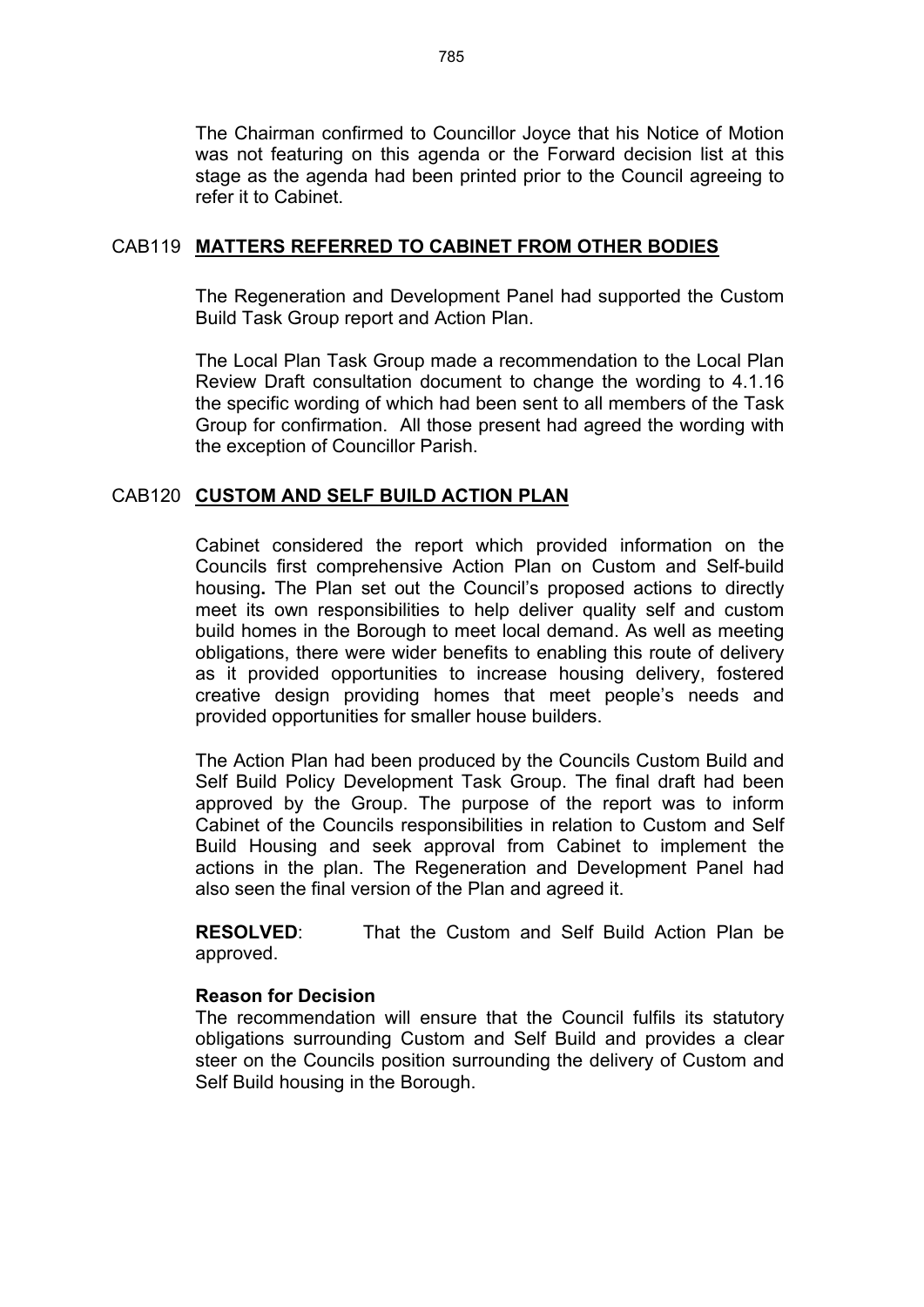## CAB121 **LOCAL PLAN REVIEW DRAFT FOR CONSULTATION**

Councillor Blunt presented the report which explained that the current Local Plan consisted of two separate documents, the Core Strategy (adopted in 2011) and the Site Allocations and Development Management Policies plan ('SADMP' adopted in 2016).

The Planning Policy Manager explained that when the Inspector agreed the SADMP document and modifications he inserted a policy which proposed an early review of the Plan. The document presented was a draft plan which combined and updated the Core Strategy and SADMP taking the end date to 2036.

This was the first stage in the preparation of a new plan, relating to the information gathering and early consultation.

The Local Plan Task Group had proposed an addition to wording in 4.1.16 of the report set out below which the Task Group had been invited to confirm. All except Councillor Parish had agreed the amendment:

#### *New text at the end of paragraph 4.1.16:*

"All the allocation policies include the words 'at least' before the proposed number of dwellings. This reflects the need for the Local Plan to be positively prepared.

Should it be found that an allocated site could not accommodate the proposed level of development because of local issues, it is important that the Local Plan incorporates sufficient flexibility to address such a situation. To this end it is important to ensure that the wording of each allocation policy incorporates sufficient flexibility.

It is also important that the best use of land is achieved but that this **should not** be at the expense of other considerations such as the provision of open space, and local amenity considerations. If a proposal came forward for a planning application in excess of the specified figure, it would have to demonstrate carefully how it meets design, amenity and other safeguards (with explicit reference to relevant policies, including; LP16, LP17, LP18 and LP19) and clearly state how the additional units could be accommodated without detriment to the locality."

Under Standing Order 34 Councillor Moriarty attended and expressed concern that the minutes of the Task Group had been published prior to members agreeing the wording. In referring to the Local Plan document he considered that it was being rushed to this point, and that the inclusion of the additional policy points within the documentation were not required. He was not happy with the inclusion of "at least" in the documentation and asked that as it was such a huge document the matter be deferred to give Councillors the opportunity to read it fully.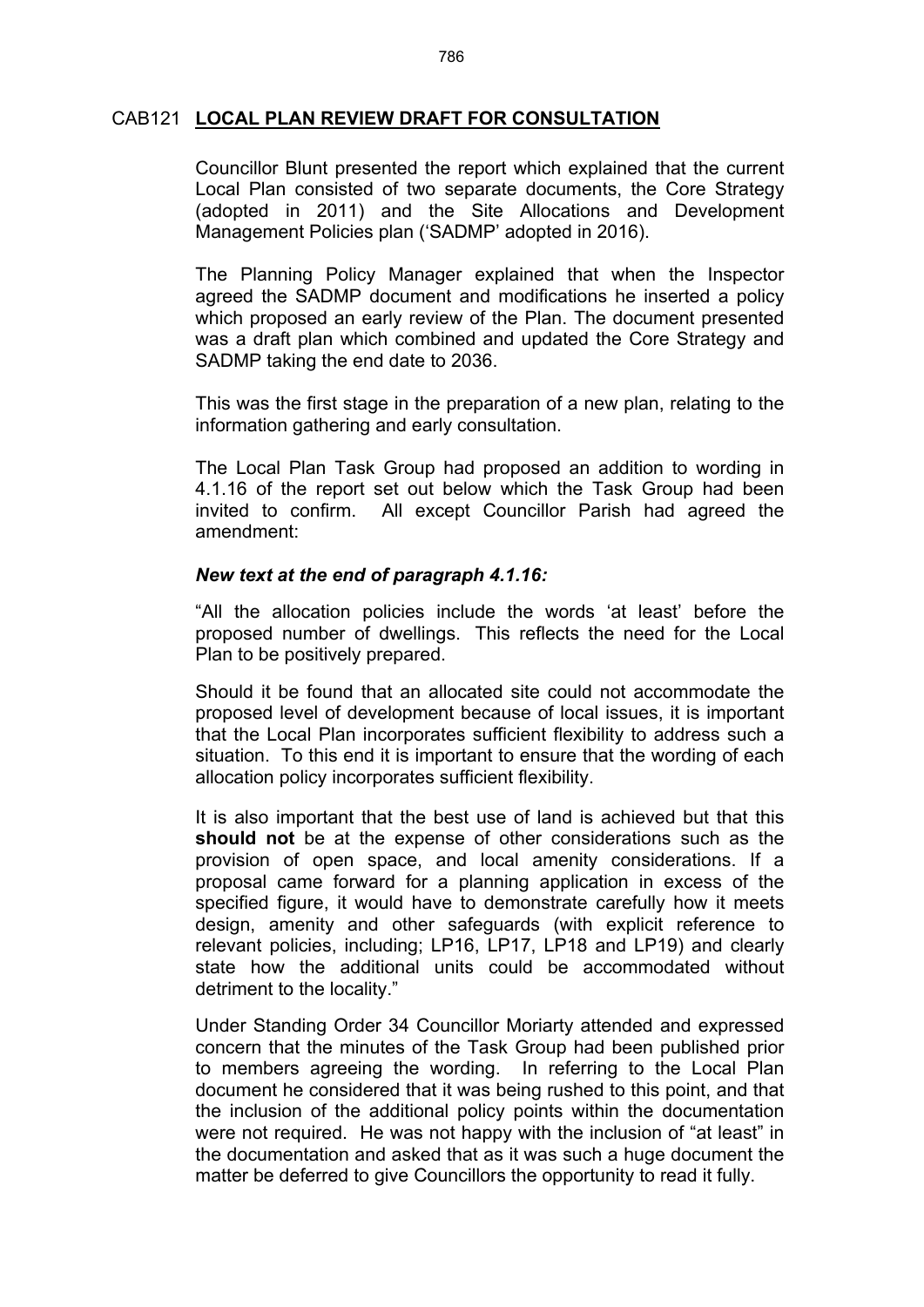Under Standing Order 34 Councillor Parish attended. He drew attention to his dislike of the words "at least" being included in the documents as he considered it doubled the number of properties developed on sites. He acknowledged that the amendment to the wording put forward softened the implication but still left it in. He considered that the electorate would not be happy with the inclusion.

Under Standing Order 34, Councillor Joyce drew attention to Councillor Blunt's comments that the term "at least" should not be in the policy, so assumed it would be taken out. He commented that the policy was not protecting the rural villages for the future as most of the development was in specific areas. He preferred to see growth in villages to encourage families to move there and to keep the local services and schools going.

Under Standing Order 34, Councillor Tilbrook addressed Cabinet. He stated that in his view due to the size of the document many people would not have read it. He commented on a number of typos etc in the document. He also commented that the content would not be welcome to many people, he asked that consideration be given to it being delayed for a few months to enable a better debate on it.

In response the Chairman drew Members attention to the fact that the document was the draft for consultation, not the final document and so typos or any inaccuracies would be picked up in the process. He reminded members that the bottom line was that if the Council didn't have an agreed Plan and 5 year land supply there would be a free for all where there would be little control over what was approved.

Councillor Blunt reminded Members of the hours put in by officers and members to reach this point. He acknowledged that at the Task Group it had been agreed that the additional clause would be sent to the Group for agreement prior to consideration by Cabinet. He confirmed this had occurred and all members of the Task Group present, except Councillor Parish had agreed the wording.

With regard to the term "at least" he acknowledged that he didn't want it present, but had been convinced by officers that any flexibility would be lost and the Inspector would declare the Plan not sound and reject it. Any incremental number of homes had to be justified correctly and in accordance with the Plan and policies and didn't undermine the rest of the numbers. He drew attention to the fact that the term was now clearly defined in the documentation.

In referring to the issue of houses in rural areas, Councillor Blunt commented that very few parishes ever wanted more houses, so the Plan had tried to funnel the area of development along the A10 corridor, but that under the NPPF there was the opportunity to develop on the edges of boundaries and infill.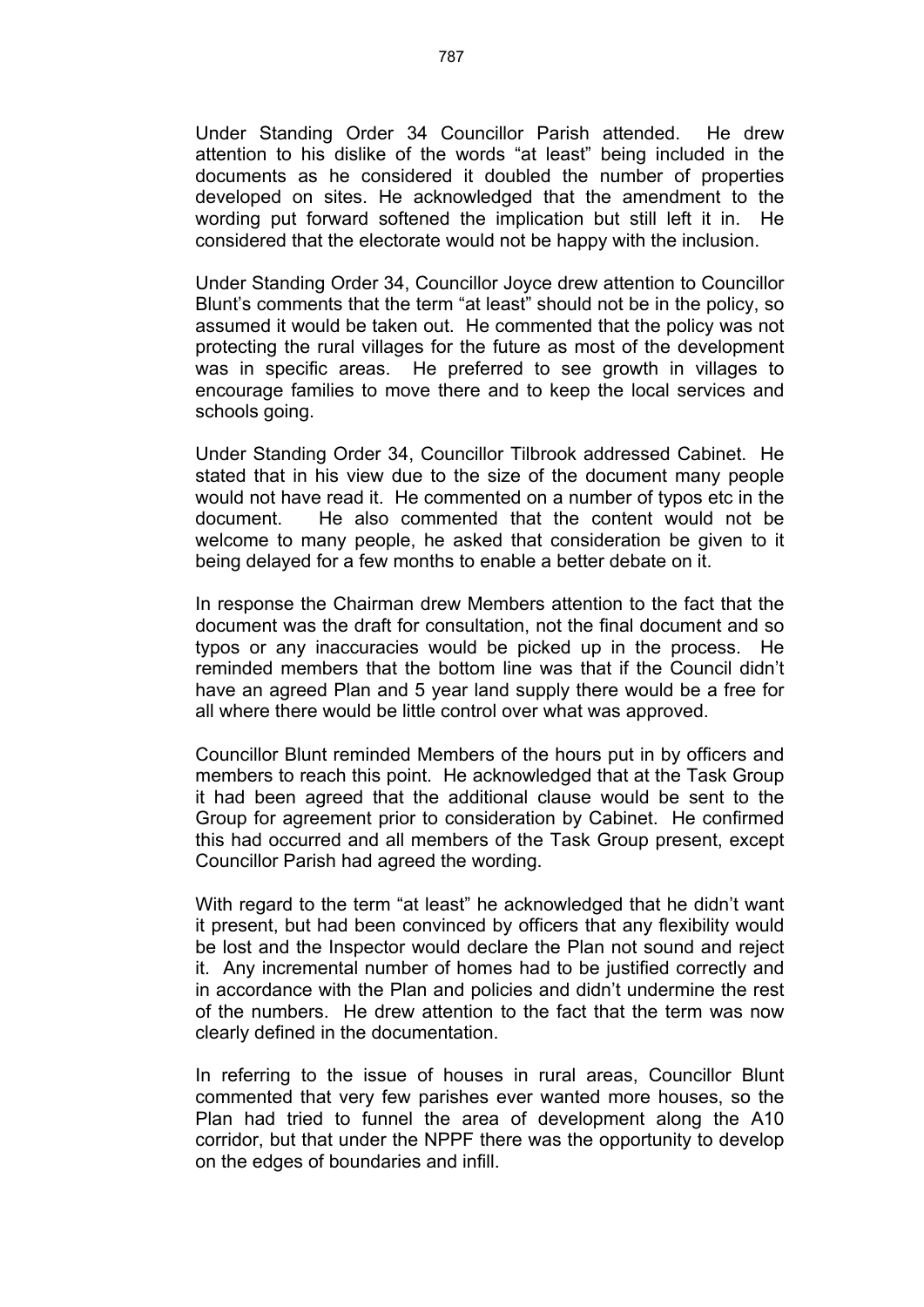Councillor Blunt drew attention to the new interactive tool which would be available for the consultation process permitting people to drill down and look at allocations etc. When it was available it was planned to hold a workshop on its use for councillors.

In response to a question on what the development adjacent to development boundaries was led by the Planning Policy Manager explained that the NPPF had more relaxed attitude to development in the countryside and had been useful in delivering development numbers.

Councillor Beales commented that the points raised were useful, and the fact that when it came to development numbers on a site it was constrained by planning law, he acknowledged that there were mixed views on the subject but not about a free for all for development. He drew attention to the fact that the document was one for the public to comment on.

Councillor Devereux drew attention to the influence parishes could have on the process through their Neighbourhood Plans.

It was agreed that the consultation exercise should not commence until the new interactive mapping system was available.

Cabinet gave consideration to the additional wording proposed by the Local Plan Task Group. This wording was agreed by Cabinet, which then became part of the substantive motion. The substantive motion was agreed.

The Chairman thanked the Planning Policy Manager and his team and the Local Plan Task Group for all the work put into the production of the document.

**RESOLVED:** 1) That the draft Local Plan Review be endorsed for consultation subject to the addition of the wording to section 4.1.16 submitted by the Task Group.

2) That the final consultation version of the document and methods of public consultation be agreed by the Executive Director Planning and Environment in consultation with the Portfolio Holder for Planning and Development.

3) That the consultation period runs for not less than 6 weeks, but not to commence until such a time as the interactive mapping tool is available for public use..

## **Reason for Decision**

To consult on a draft Local Plan Review, and ensure an efficient process is used to gauge public opinion.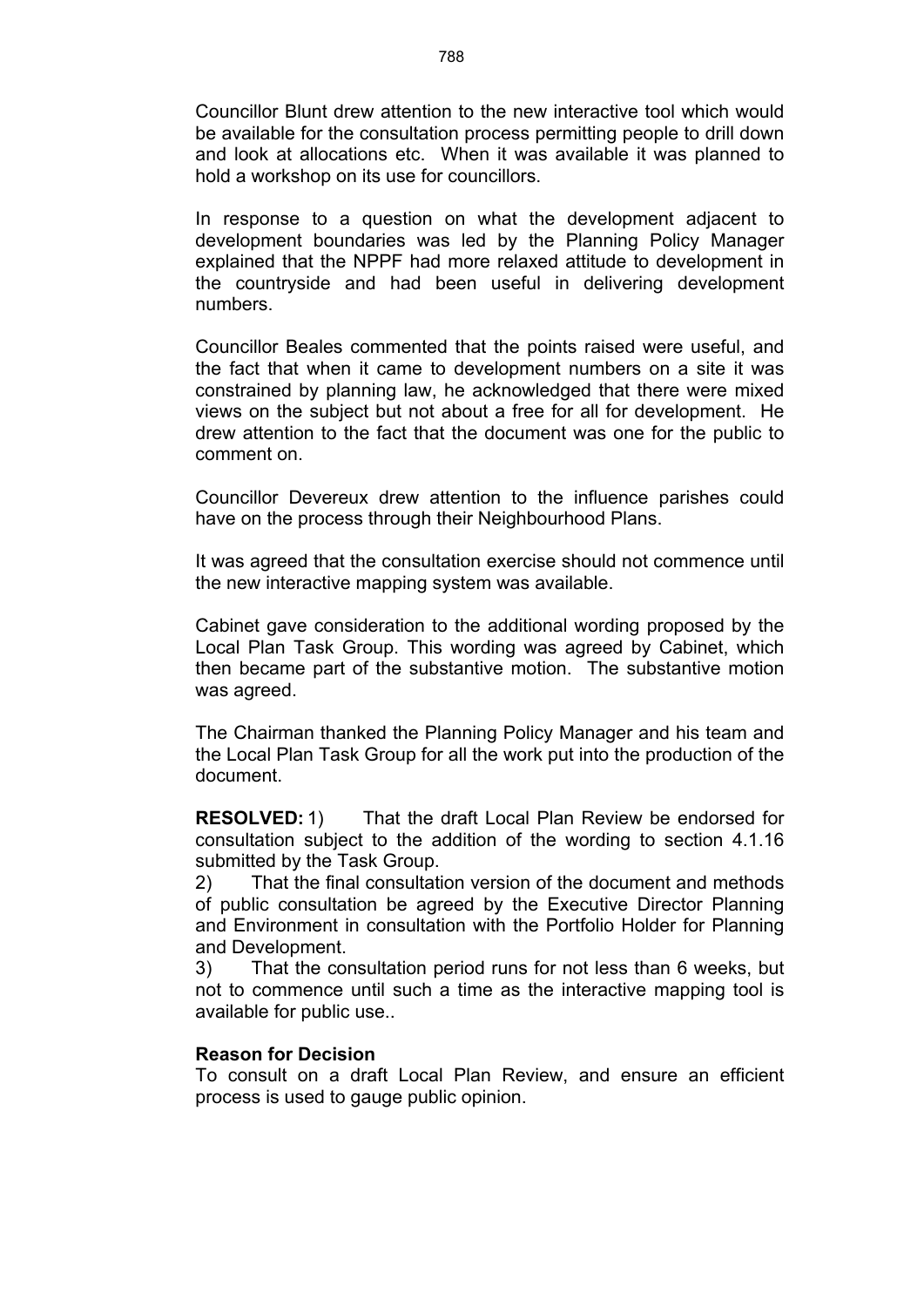#### CAB122 **THE FINANCIAL PLAN 2018/2023**

The Deputy Chief Executive presented the budget report which explained that as part of the council tax setting process the Council updated its longer term Financial Plan to take account of any changes in financial settlements, inflation on service costs and revised priorities of the administration.

In February 2018 the Council set out a Financial Plan for 2017/2022. The Plan reflected the continued significant financial challenges faced by the Council.

Changes to the local government finance system were expected to include the phasing out of Revenue Support Grant (RSG) and changes to the distribution of New Homes Bonus. There would be a full reset of the business rates system in 2020/2021 which would allow full implementation of reforms to the Business Rates Retention Scheme and the outcome of the review into relative needs and resources, the Fair Funding Review.

The report explained that the Council could present a funded budget for all years of the medium term financial plan to 2023. There was significant uncertainty from 2020/2021.The impact of the implementation of the reform of the Business Rates Retention scheme and the Fair Funding Review from 2020/2021 were still unknown, but there was considerable downside risk.

The provisional local government finance settlement announced by Government on 13 December 2018 confirmed the fourth and final year of the 4 year offer. It was noted that the 4 year offer only included RSG and Rural Services Delivery Grant (RSDG). The ending of RSG had been clearly signaled and it was assumed that the Council would receive no RSG from 2020/2021. As with RSG it had also been assumed that the Council would receive no RSDG from 2020/2021. This was a cautious approach.

As part of the provisional settlement for 2019/2020 the Government announced an additional £16m in RSDG to ensure that the grant remained at its 2018/2019 level.

It was noted that the Government focus was on Councils' 'core spending power' inclusive of locally generated resources. The core spending power analysis tables published by the Government for each Council assumed that Councils in the lowest quartile of Council Tax levels (which included the Borough Council) would introduce the full £5 per annum per Band D dwelling Council Tax increase now permitted under the Council Tax Referendum Principles.

In the provisional local government finance settlement announced on 13 December 2018 the Government approved 15 additional Business Rates Pilots for 2019/2020 including a Norfolk Pilot. Under the pilot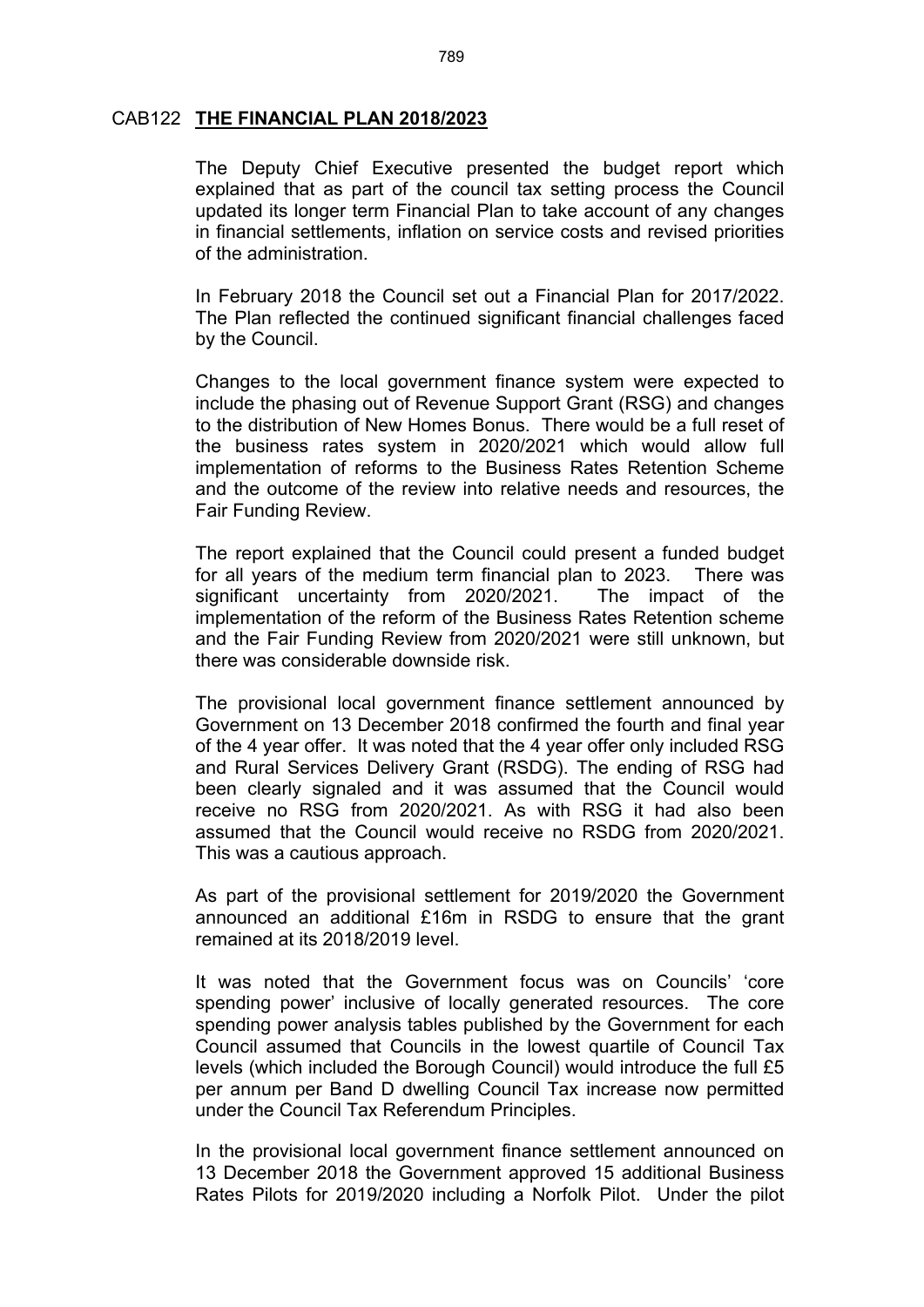arrangements the amount of RSG and RSDG received is zero. The value of the RSG and RSDG foregone will be taken into account in setting revised tariffs and top-ups.

The implementation of reforms to the Business Rates Retention Scheme meant existing grants would be incorporated into business rate retention including the RSG and RSDG. The revised arrangements for business rates retention would not provide this Council with funding to replace the reductions announced in RSG. The review into relative needs and resources, the Fair Funding Review, would redistribute business rates. It could be anticipated that there would be winners and losers as a result of the funding review.

In preparing the Financial Plan 2018/2023 assumptions had been made on continued growth in business rates for 2019/2020. There could however be no guarantee that business growth would materialise as developers/businesses would respond to changing market conditions, and the added uncertainty as the Brexit arrangements unfold. There was therefore a significant level of risk with this approach. If the anticipated projects did not progress as planned or were cancelled the growth would not be achieved.

The report set out that the Council over recent years had adopted a policy of seeking efficiencies and different ways of delivering services producing significant levels of savings. A robust process to identify proposals to address the continuing budget deficit had been underway since the autumn 2015. In taking up the offer of a four year funding settlement the Council was required to publish an efficiency plan and monitor progress on delivery of savings. As at the end of November 2018 the Council had achieved actual ongoing annual savings of £1.4m. Where savings were achieved in advance of 2020/2021 these would be transferred to reserves to fund investment in major capital projects which will provide future revenue income.

Work had been underway during the current financial year on securing the cost reduction/income generating targets identified as part of the budget setting process in February 2018. The actual annual savings achieved of £1.4m were included in the Financial Plan 2018/2023 from 2020/2021 and by the end of this medium term plan there was still a budget gap of £2.7m. The budget gap may be even higher depending on the impact of the reforms to the Business Rates Retention scheme and the Fair Funding Review. The delivery of the major corporate capital projects to generate additional/new income is vital in achieving the required budget savings.

The costs of services of the Council had been updated. In terms of containing spending a number of service budgets had been held at 2018/2019 levels and increased had been made only where known price increases have occurred. Growth items had only been included where there was a statutory requirement including minimum pay pledges.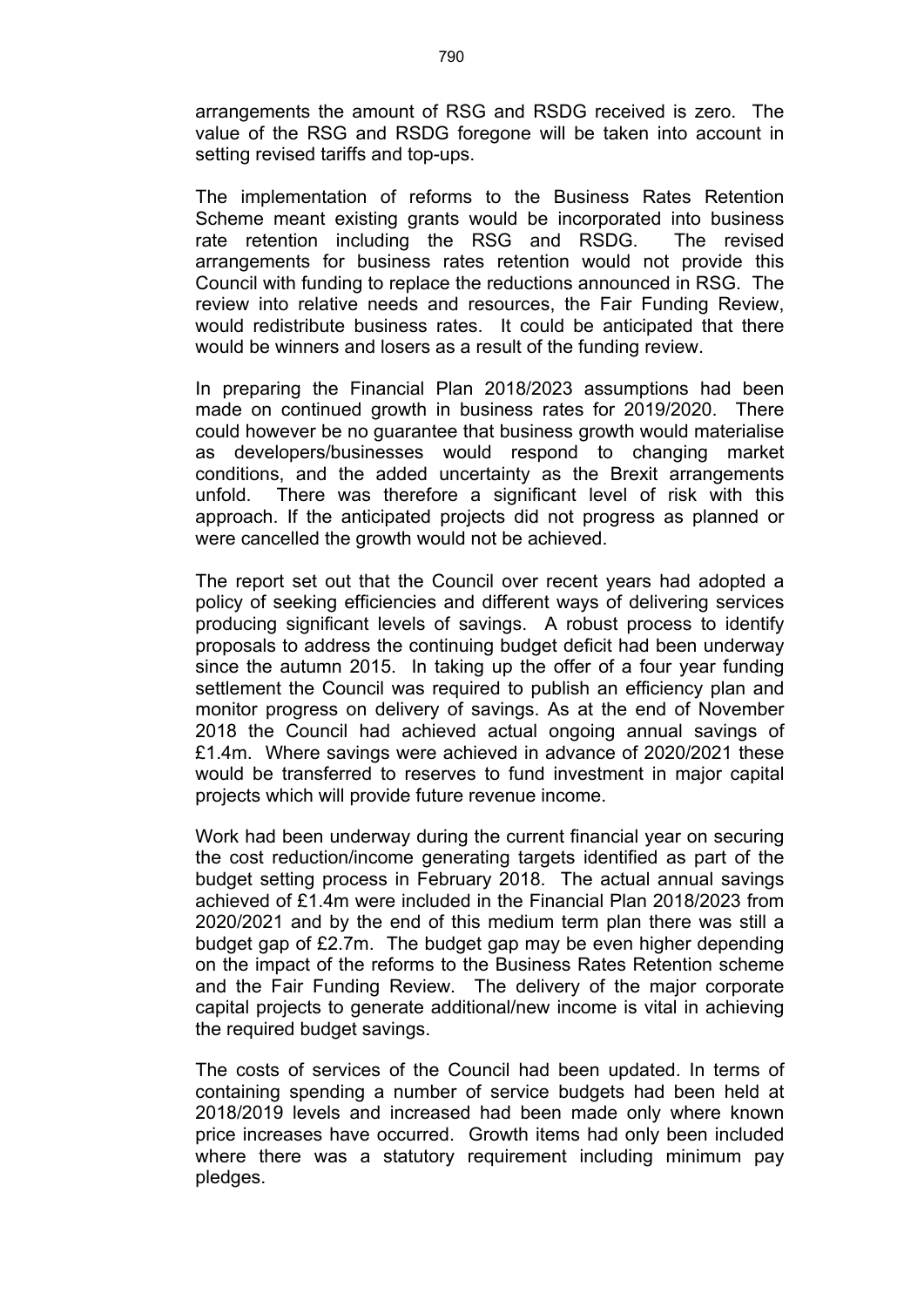It remained difficult in the current economic climate to estimate levels of income in certain services including planning, car parks and industrial estates and a cautious approach had been taken in projecting forward into 2019/2023.

Under Standing Order 34 Councillor Moriarty asked whether the NWES loan would be covered in the budget, and if caution would be used in the lending of money to other councils. He also queried the savings allocated in the parish council elections in the report and the Deputy Chief Executive undertook to look into the figures quoted.

The Chairman reminded members that the NWES loan would be the subject of an Internal Audit report to be considered at the next Audit Committee and once seen there would be a clearer picture. He confirmed the building was in the Council's control and was delivering what the building was constructed for with all its space rented and yielding a rental. With regard to other councils they also had the tax raising mandate and should one fail its residual body would take on any liabilities however when it occurred it was dealt with prudently. He confirmed that if anything was remiss with the NWES case then he would ask for an impartial investigation.

Under Standing Order 34 Councillor Joyce reminded Members that Northamptonshire Council would not exist after May 2020. He drew attention to comments made by Councillor Pope at the time of the NWES loan warning against a further loan. He asked when the £3m would be coming back to the Council.

The Chairman reminded Councillor Joyce that Councillor Pope had been on the Cabinet at the time of the NWES decisions were made. He reminded Members that the Council was still in negotiation with NWES. Councillor Beales referred to meetings past and present with the NWES Board when appropriate Council officers attended, and confirmed that when the information was available it would be reported.

Under Standing Order 34 Councillor Tilbrook expressed support for raising revenue, and asked why the major housing work could not be brought forward to bring in income sooner. The Chairman confirmed that he was keen to start the private rentals but to bring things forward it would impact on other plans.

Councillor Beales drew attention to the progress made on the provision of rental homes, but a huge amount of infrastructure had been installed early in the planned and current schemes, sometimes with a large amount of clean up of a site required. The progress for the schemes was structured in a manageable way, with the capital costs having to be resourced. The sales prices of the properties were being regularly reviewed and West Norfolk Property would rent out the properties.

Councillor Devereux drew attention to the fact that 47% of a Band D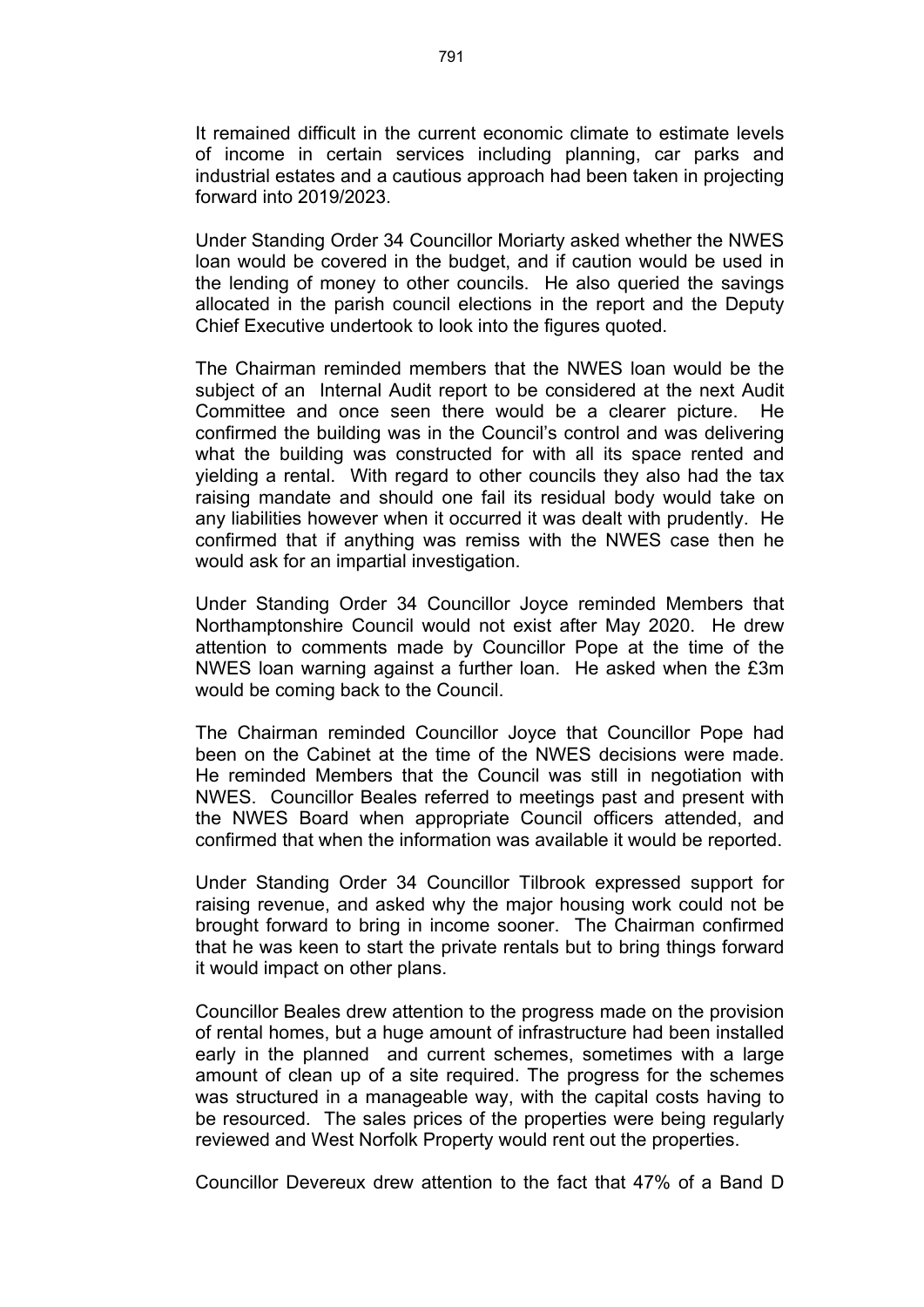Council Tax went to the Internal Drainage Boards (IDBs), the majority of which was not currently refunded by the Government, however this was now under review.

The Deputy Chief Executive explained that during the course of the fair funding review officers had attended consultation events with Ministry representatives who originally did not understand the impact of and costs IDB levies on the Borough, however they were now including flood defence and coastal protection in their review.

In summing up the Chairman expressed the desire to show the levies on the Council tax bill so the consumer was aware of the costs involved. He drew attention to the fact that taking out the IDB levy, the Borough's Council Tax was one of the lowest in the country, but that also without the IDBs the area would be under water so much valuable farmland and properties would be unusable.

The Deputy Chief Executive explained that the Norfolk Business Rates Pool Pilot for 2019/2020 would provide additional income for the Borough, although it was not known at this stage what other areas would be reduced and by how much in future once the business rates retention scheme was implemented.

#### **RECOMMENDED:**

#### Recommendation 1

That Council approve the revision to the budget for 2018/2019 as set out in the report.

#### Recommendation 2

That Council reaffirm the Policy on Earmarked Reserves and General Fund Working Balance and the maximum balances set for the reserves as noted in the report.

#### Recommendation 3

That Council :

- 1) Approves the budget of £19,033,410 for 2019/2020 and notes the projections for 2020/2021, 2021/2022 and 2022/2023.
- 2) Approves the level of Special Expenses for the Town/Parish Councils as detailed in the report.
- 3) Approves the Fees and Charges 2019/2020 detailed in Appendix 5.
- 4) Approves a Band D council tax of £125.87 for 2019/2020

Recommendation 4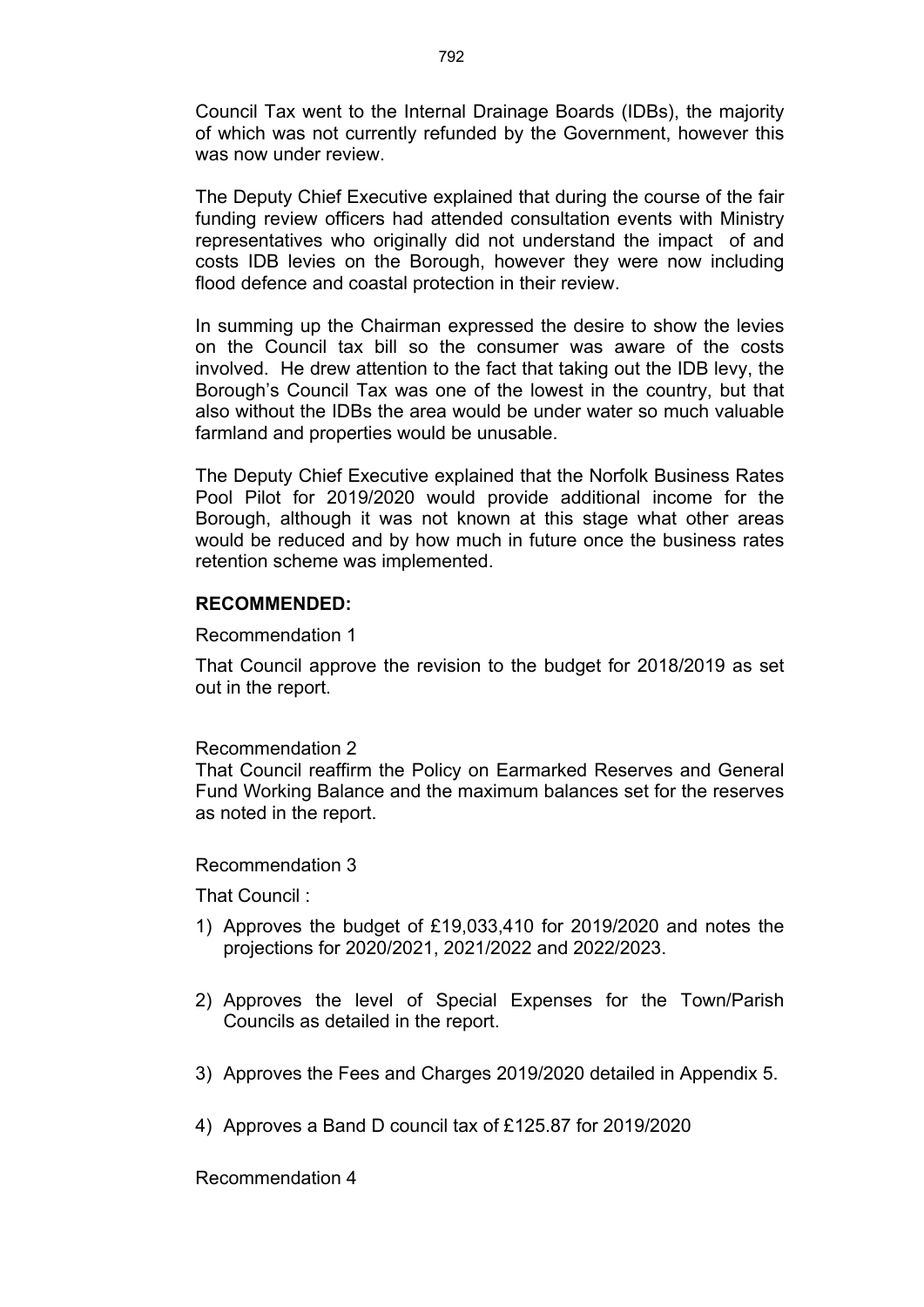That Council approves a minimum requirement of the General Fund balance for 2019/2020 of £951,671.

## **Reason for Decision**

The Council is obliged to set a Budget Requirement and level of council tax before the beginning of a financial year commencing on 1 April.

# CAB123 **CAPITAL PROGRAMME AND RESOURCES 2018-23**

The Deputy Chief Executive presented a report which:

- revised the 2018/2019 projections for spending on the capital programme
- set out an estimate of capital resources that would be available for 2018-2023
- detailed new capital bids that were recommended to be included in the capital programme for the period 2019-2023
- outlined provisional figures for capital expenditure for the period 2018-2023

The report contained an exempt section detailed proposed future corporate capital projects.

The Chairman thanked the Deputy Chief Executive and her team for all the work put into bringing the Financial Plan and the Capital report.

**RECOMMENDED**: 1) That the amendments to capital schemes and resources for the 2018-2023 capital programme as detailed in the report be approved.

2) That new capital bids be funded from available capital resources and included in the capital programme 2019-2023 as detailed in the report.

## **Reason for Decision**

To report amendments, rephasing and resources to the 2018-2023 Capital Programme

# CAB124 **EXCLUSION OF THE PRESS AND PUBLIC**

**RESOLVED:** That under Section 100(A)(4) of the Local Government Act 1972, the press and public be excluded from the meeting for the following item of business on the grounds that it involves the likely disclosure of exempt information as defined in paragraph 3 of Part 1 of Schedule 12A to the Act.